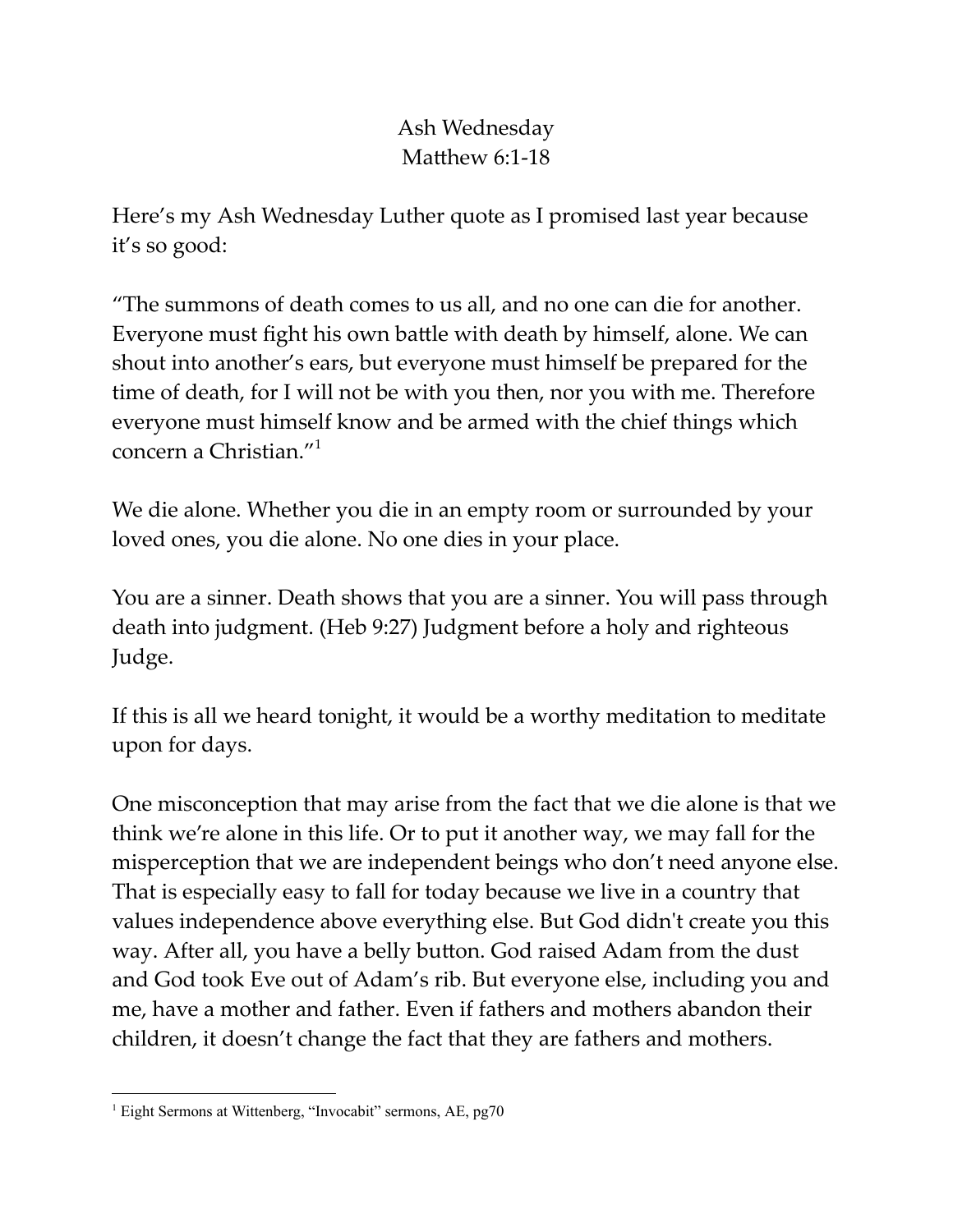It is sad, to be sure, because it hurts children, but it doesn't change the facts of fatherhood and motherhood. We are all born into families and are meant to create our own families. You are born dependent upon someone else. You are meant to stay this way.

Families come together to form a church. The families in the church are dependent upon each other to call a pastor so that they may be served by God's pure Word and efficacious Sacraments. As families grow, the church grows. The early church in Acts had a lot of adult converts. We may be in that sort of time again, but historically, the church grows as families grow. When fathers and mothers raise children that don't care about the church, the church dies in that area. You and I know that the church will never die because her Lord Jesus won't let His church die. But it may die in many places in the United States. As families die, metaphorically speaking, the church dies in that area.

Consider this. In the last 50 years, people living with their spouse has fallen a mind-blowing  $30\% ^2$  which means there are  $30\%$  fewer traditional families. Church membership has fallen a mind-blowing 20% in that same timeframe<sup>3</sup> even though we would count it higher if we actually looked at people who go to church regularly. Correlation does not prove causation, but that is an incredible correlation. I believe it's safe to say that as families die, churches die in the same area.

In families, we learn how to relate to other people and we learn the fact that no man is an island. It's no surprise that many sources are reporting a pandemic of loneliness at a time that the family has been most fractured. Feminism has sold the lie of female independence and has done its part to fracture the family. No fault divorce, birth control, and the sexual revolution has sold the lie that sex is separate from marriage and done its part to fracture the family.

<sup>&</sup>lt;sup>2</sup> https://www.pennlive.com/news/erry-2018/06/3dd6bfa9da3775/heres\_how\_the\_american\_family.html

<sup>3</sup> https://news.gallup.com/poll/248837/church-membership-down-sharply-past-two-decades.aspx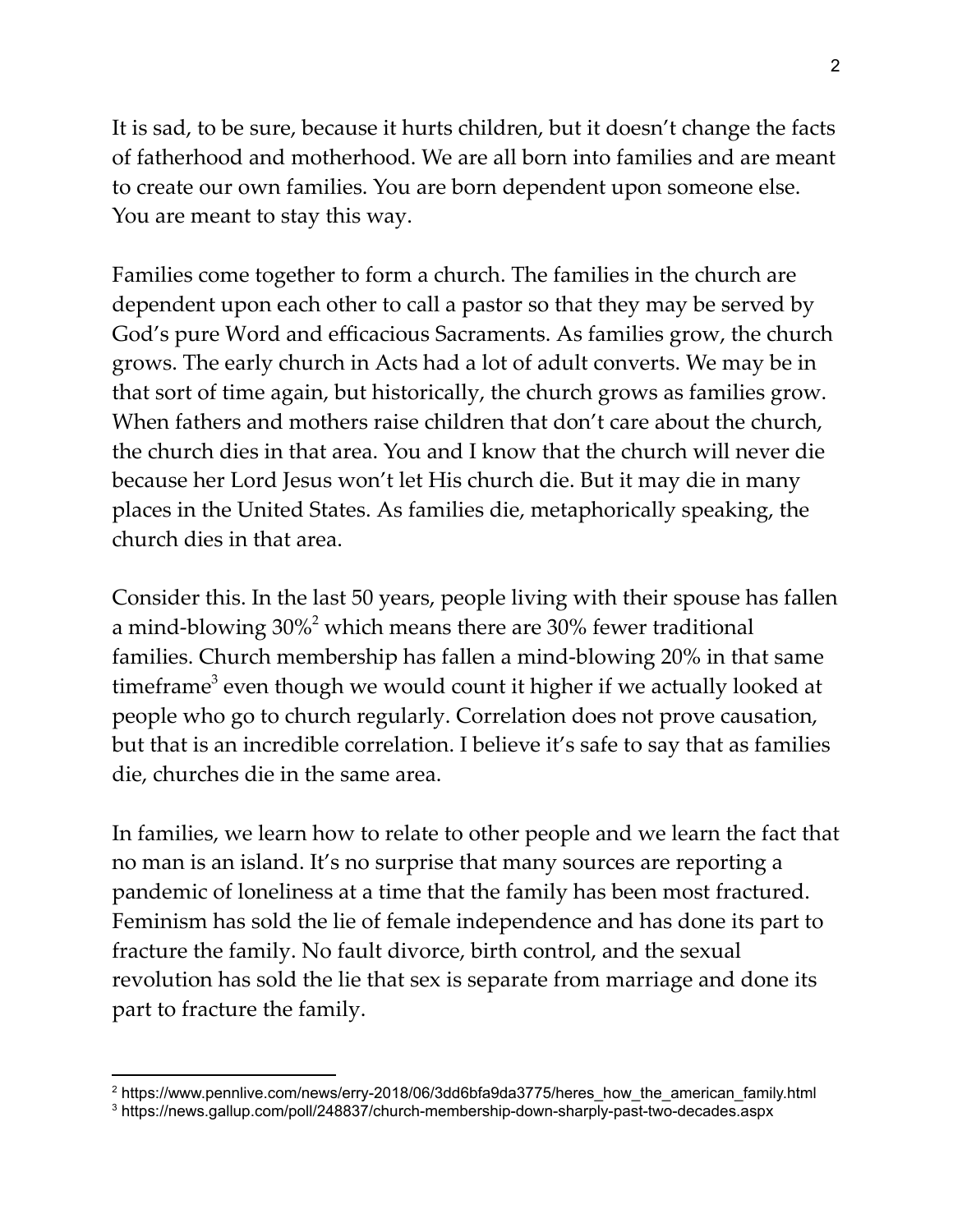Government programs standing in for the husband and rewarding single motherhood has sold the lie of "burogomy" and done its part to fracture the family. The LGBTQ agenda has sold the lie that family is something different than God set up and done its part to fracture the family. I think anyone who's reasonable can see that the family is fractured. It's really no surprise that the church struggles to fill its pews anymore.

When I was younger, it seemed to me that the "world" saw the church as filled with a bunch of hypocrites and that was a convenient excuse not to go to church. I'm really not sure how the world sees the church anymore. I fear that it sees it as totally irrelevant and not worthy of anyone's time. I'm not sure how to attack outright apathy.

But I do know the only weapon we have is the Word of God. We cannot force anyone to become a Christian. They must be persuaded by the Word of God. This implies that you must actually know the Word of God, naturally. But rhetoric is also involved here.

Rhetoric is the art of persuasion. Sadly, politics has given rhetoric a bad name, but classically there was substance to the art of rhetoric. It consists of *logos*, *ethos*, and *pathos*. *Logos* is the content and structure of what you say. It is the Word of God artfully presented to another person. *Ethos* is the credibility or trust that you engender in another person. If someone thinks you're a standup guy or gal, they're more likely to listen to what you have to say. *Pathos* is the emotion and value connection you make in what you say. Is what you say critical for life or is it just trivial information?

Here's another way to describe these three components of rhetoric. *Logos*: does what you say about God fit into reality? *Ethos*: do you live as if you believed what you just said? *Pathos*: does what you say apply to my life in a meaningful way? If these are true to a high degree, you have a much better chance of convincing someone that what you say is important and it will impact their lives dramatically.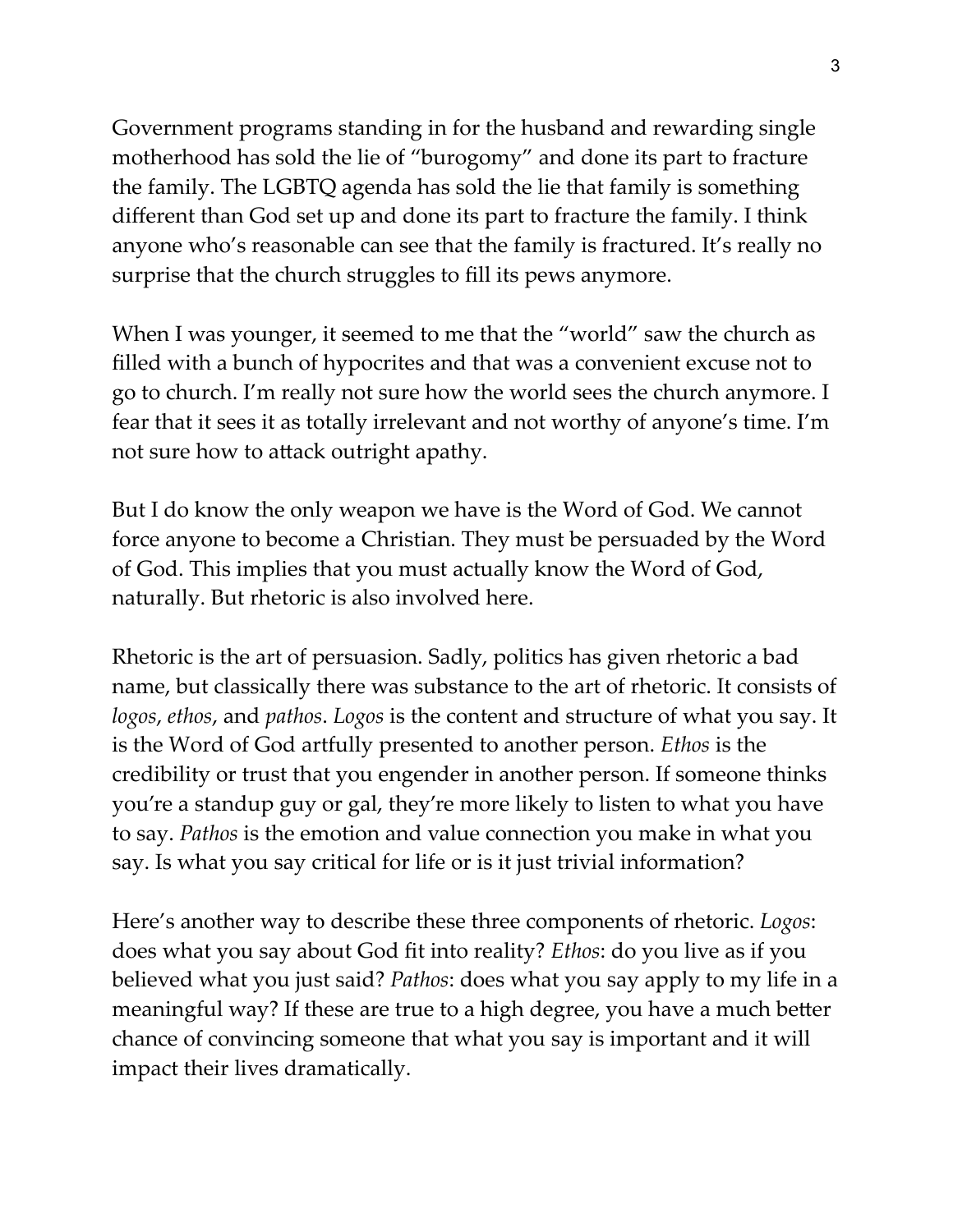We know that the Holy Spirit works faith when and where He wills, but that does not excuse us from practicing good rhetoric.

Today, Jesus talks about the practices, or *ethos*, of the Christian. He says:

"When you give to the needy… when you pray… and when you fast… "

He doesn't say "if" but "when." It's no surprise that Jesus immediately connects almsgiving, praying, and fasting to the encouragement to "lay up for yourselves treasures in heaven." (v. 20) Almsgiving, praying, and fasting do not necessarily get you any treasure in heaven, but it does show you where your heart is.

Imagine if someone were to observe you without your knowledge for thirty days. I know that sounds really creepy and if someone actually did it, they should go to jail. But what would someone say about you if they could observe your life for thirty days? Would they know you're a Christian? Would they believe you cared for the needy? Would they believe you cared about God? Would they believe you cared about your physical body which is a gift from the Lord?

Jesus tells us not to practice these things for public consumption. They bring their own reward! And not from God the Father! But we are to practice these things often and regularly. I suppose I ought to define them.

Almsgiving means giving to the needy. It does not necessarily mean giving money to the homeless. It may mean giving the homeless a meal or piece of clothing. It may mean giving to an organization that provides for the poor whether the organization is a church or a civic institution. It may mean opening up your house to the needy. It certainly means inconveniencing yourself and it certainly means you cannot ignore the poor.

Prayer means talking to God. It ranges from formal prayers like the "Our Father" that Jesus taught us to *ex corde* or, from the heart, prayers.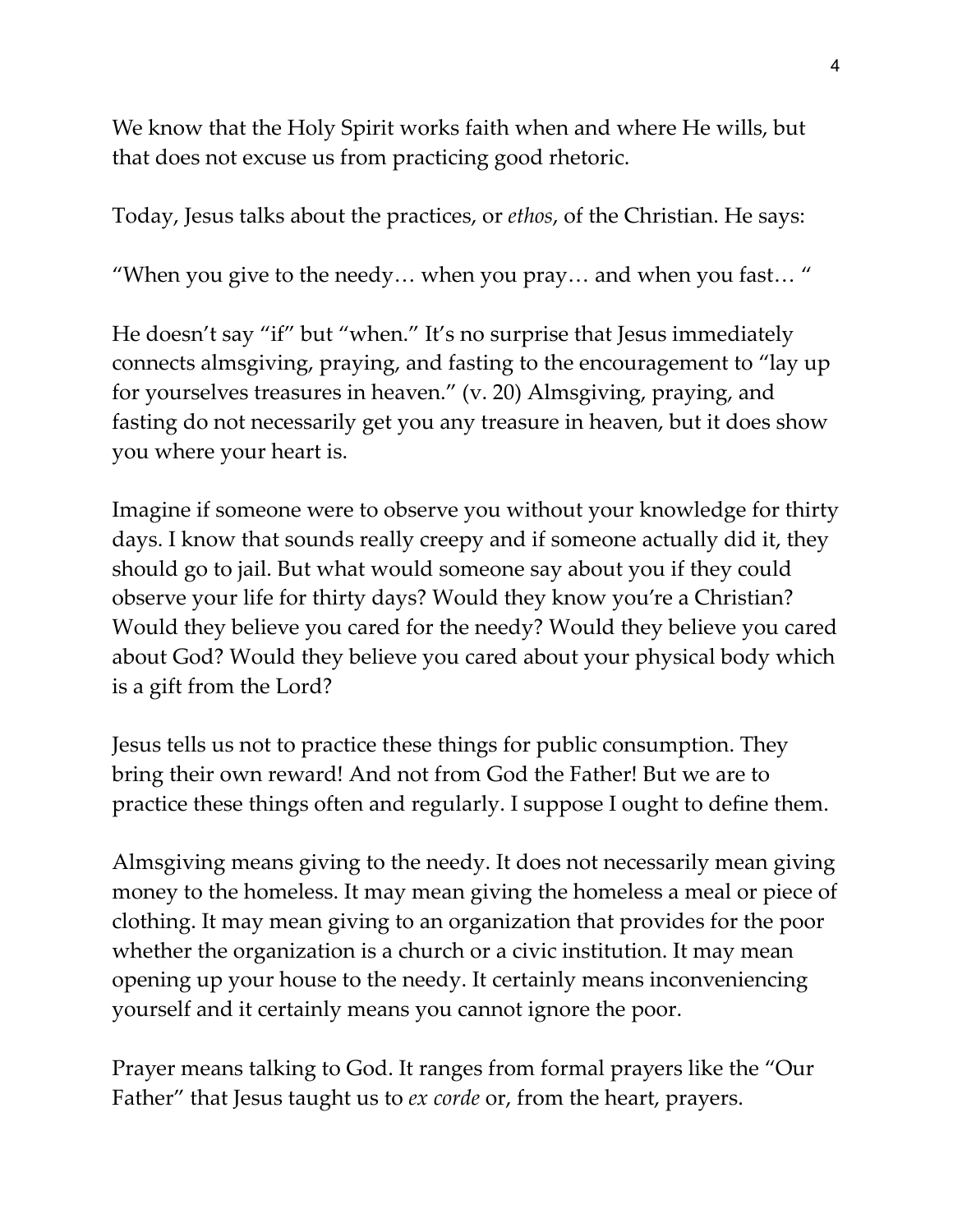It means talking to God often. If you just follow the Small Catechism form of prayer daily, you'll say the Lord's Prayer at least four to five times a day: when you rise, when you eat two to three times a day, and when you go to bed.

Fasting means, technically, abstinence from food. You fast every night when you sleep. Fasting in the Christian sense, means abstinence from food that you would normally eat. So skipping a meal you would normally eat is fasting. It is usually associated with repentance. When you're sick, you usually don't eat. When you realize your sickness from sin, you should probably think about not eating and seeking private confession and absolution. The fact that we talk about fasting from sugar or from electronics should tell us something about the sad state we're in in the modern world. But I'll leave that for another day.

These three practices Jesus commands are practiced by Jesus Himself, as you'd expect. He gives to the needy by feeding the 4,000 and 5,000. He fasts when talking with the Samaritan women. He frequently goes off by Himself to pray even to the point of forgoing food and sleep during His prayer time. This shows His humanity that He shares with us. Remember, O Man, that you are dust and to dust you shall return.

These practices of almsgiving, prayer, and fasting remind us that we are dust. In other words, you can't take anything with you to heaven but you can prepare yourself to go there. Maybe we're limited in what we can do. The very young, sick, and elderly may not be able to fast. That's okay. Parents with young children may not be able to devote a ton of time to prayer. That's okay. Families just starting out or those on a fixed income may not be able to give much to the needy. That's okay. What's not okay is ignoring almsgiving, prayer, and fasting altogether.

Now I said that you cannot take anything with you to heaven. That's not the whole truth. The one thing you can take with you to heaven is your family by passing on the Faith to them.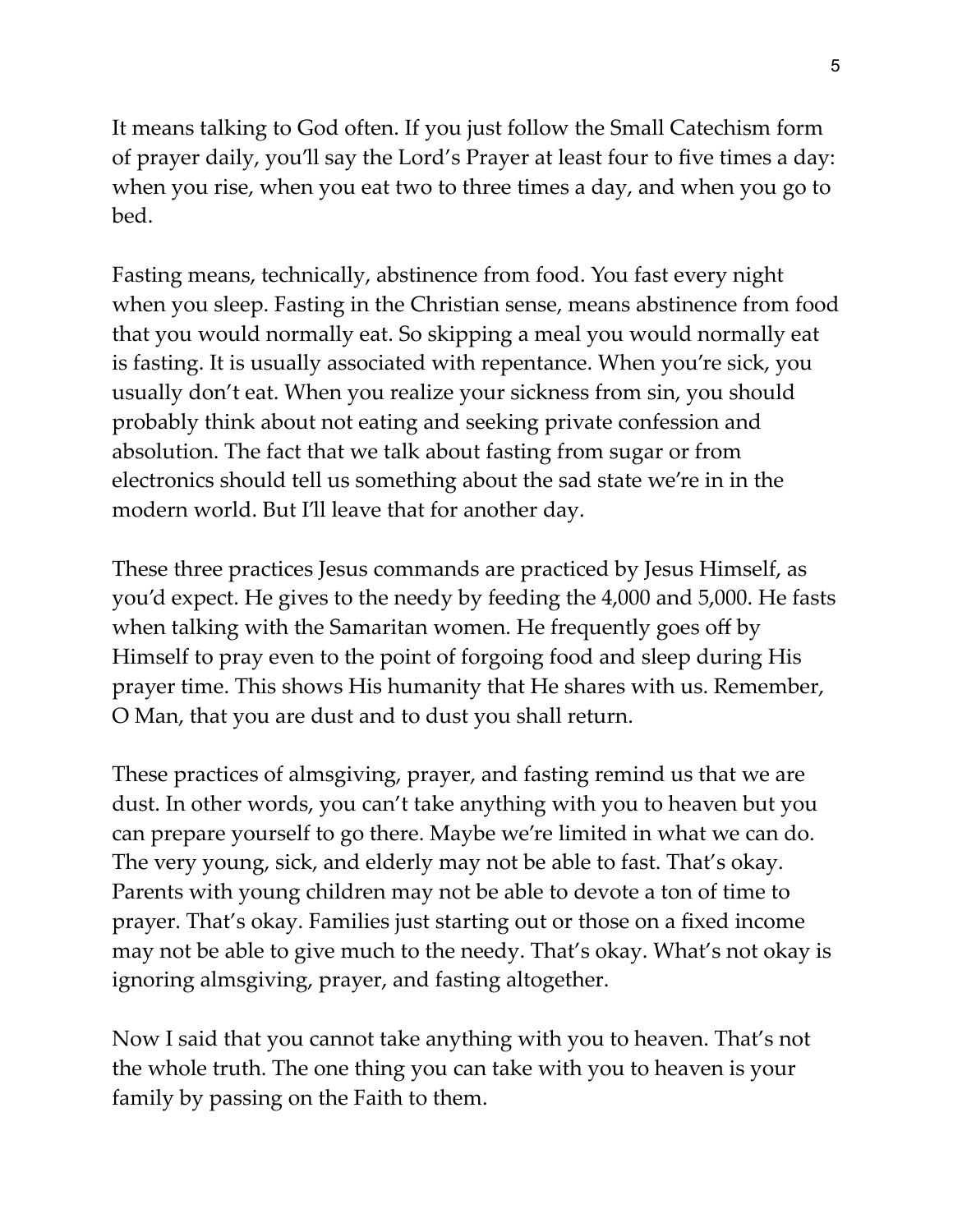If moms take their faith seriously, there's a decent chance her kids will as well. If dads take their faith seriously, there's a better chance his kids will as well. Sorry moms, but that shows God's order of creation. But if moms and dads both take their faith seriously, there's the best chance that their kids will as well. If you have failed in this, repent and commend your kids to your Father in heaven with prayer.

I also said these practices of almsgiving, prayer, and fasting prepare you to go to heaven. That's not the entire truth as well. Jesus gets you to heaven through faith in Him. There's no work we can do that gets us into heaven. However, once you're baptized, you're a child of paradise (LSB 594 God's Own Child, I Gladly Say It). The practices of almsgiving, prayer, and fasting show that you believe that you're a child of paradise *now*. I'm convinced that if you practice these habits regularly, you will have an *ethos* and maybe even a *pathos* that's convincing to other people.

This Lent we're going to look at these spiritual practices.

First, we're going to look at what a Christian *habitus* is. In other words, what does a Christian life look like? If I can see your *habitus*, or daily habits, I can tell you what you actually believe. And not what you say you believe.

Second, we're going to look at praying the Psalms. The Psalms are a wonderful gift of God and allow us to pray, yet at the same time, they train our emotions. One of the biggest obstacles we face today in politics or daily life, it seems to me, is untrained emotions. The Psalms train our emotions while letting us express our emotions at the same time!

Third, we're going to look at praying the Small Catechism. The Lutheran Small Catechism is the only Christian Catechism you can actually pray. It's drawn from God's Word directly and trains your mind. As Luther says in his preface to the Large Catechism: "There are many benefits and fruits to be gained, if [the catechism]is daily read and practiced in thought and speech. For example, the Holy Spirit is present in such reading, repetition,